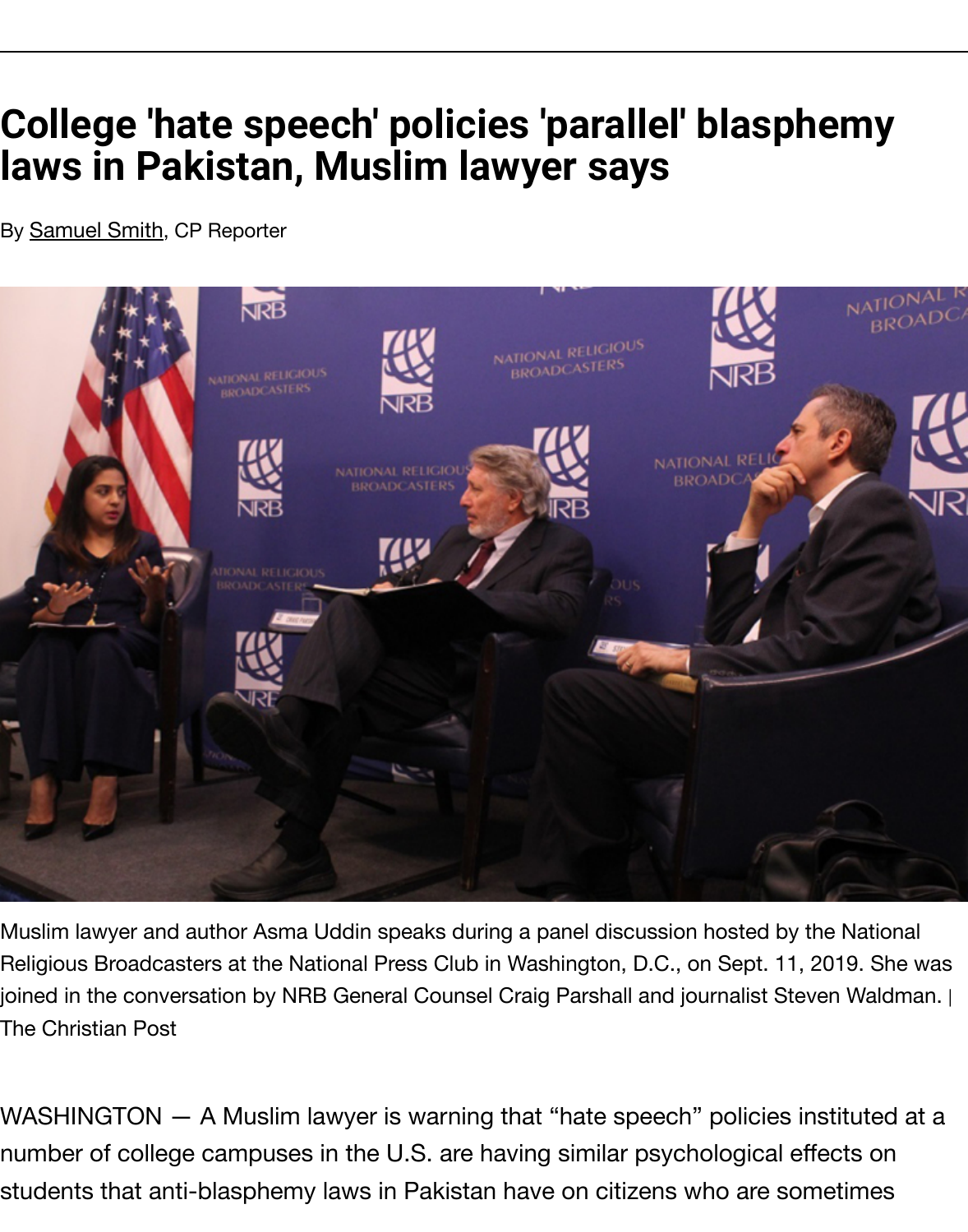wednesday at the National Press Club during a panel event hosted by the N Religious Broadcasters, an association of Christian media organizations.

The event was moderated by evangelical lawyer Craig Parshall, NRB's gener and journalist Steven Waldman, the founder of Beliefnet who has written extensively the history of religious freedom in America.

Uddin, a U.S. citizen of Pakistani descent who founded AtlMuslimah.com, toud topic of hate speech codes that seem to be increasingly implemented on pu private college campuses in the United States. Such policies have been enae prevent people from speaking in ways that could offend other students.

In a number of cases, students have been suspended or punished [in some](http://www.altmuslimah.com/) way their religious beliefs in class on issues like Islam and sexual morality. Some have also restricted free speech on campuses to administratively selected "f zones."

"Increasingly, administrators are trying to [sort of shield students](https://www.christianpost.com/news/student-reinstated-after-suspension-over-clash-with-muslim-professor-179175/) from offensi said Uddin, who previously served with the legal nonprofit Becket and work Supreme Court cases such as *Hobby Lobby* and *Hosanna-Tabor*.

"There have been plenty of studies, including by centrists such as Jonathan have shown exactly the sort of psychological problem this creates and actua situation that is sort of conduc[ive to young](https://www.christianpost.com/news/supreme-court-hobby-lobby-decision-a-win-for-religious-freedom-not-about-contraception-christian-leaders-say.html) adul[ts who are fall](https://www.christianpost.com/news/supreme-court-upholds-churchs-religious-liberty-in-unanimous-decision-66934/)ing into depres instance."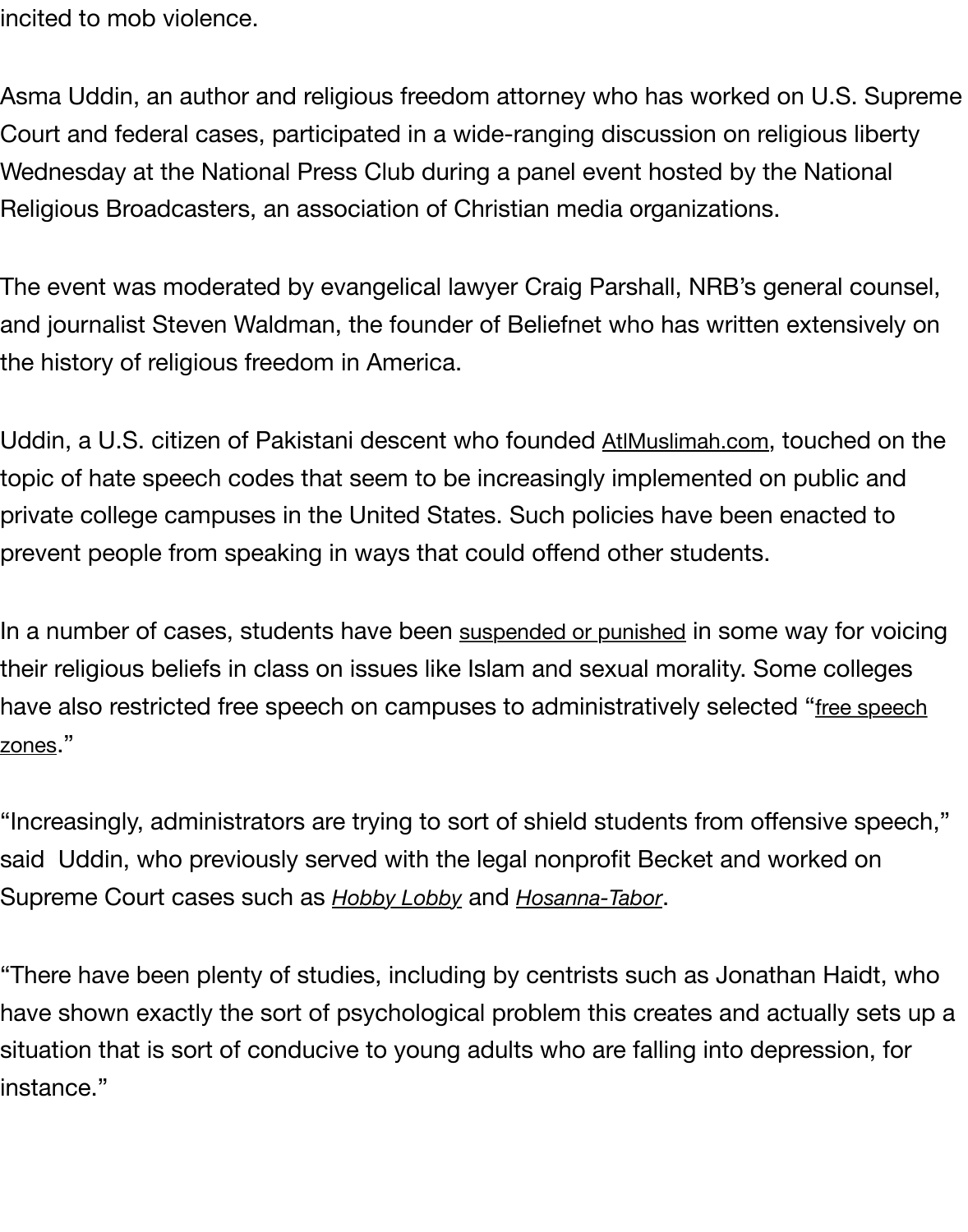In Pakistan, mob violence has been known to ensue after allegations have be against Christians and religious minorities that they insulted Islam and comm blasphemy. In some cases, mob violence has led to the killing of those who we blasphemy.

In comparison, there have been cases where mobs of protestors have forme campuses in the U.S. to oppose conservative scholars invited to speak on c Middlebury College in Vermont in 2017, a professor had to go to the hospital af assaulted by an angry student mob while escorting a conservative scholar w halted from speaking on campus.

Earlier this year, Harvard University President Lawre[nce Bacow was preven](https://www.christianpost.com/news/middlebury-student-mob-vermont-charles-murray-injures-professor-conservative-speak.html)te speaking during an anniversary event when a group of angry students storm to urge the school to divest its budget from fossil fuels and for-profit prisons.

Bacow issued a rebuke of the students in an op-ed saying that "when we sh conversation, when we shut down debate, we shut down the opportunity to reasoned discourse."

"If you look at the Pakistani context, for instance, in places that have blasphe and enforce them, that is exactly the case. It legitimizes the [claim] where pe 'Well, you offended me and I am rightful in responding with violence,'" Uddir the sort of same phenomenon that is being created and I do think there is a between overly broad hate speech codes and blasphemy laws."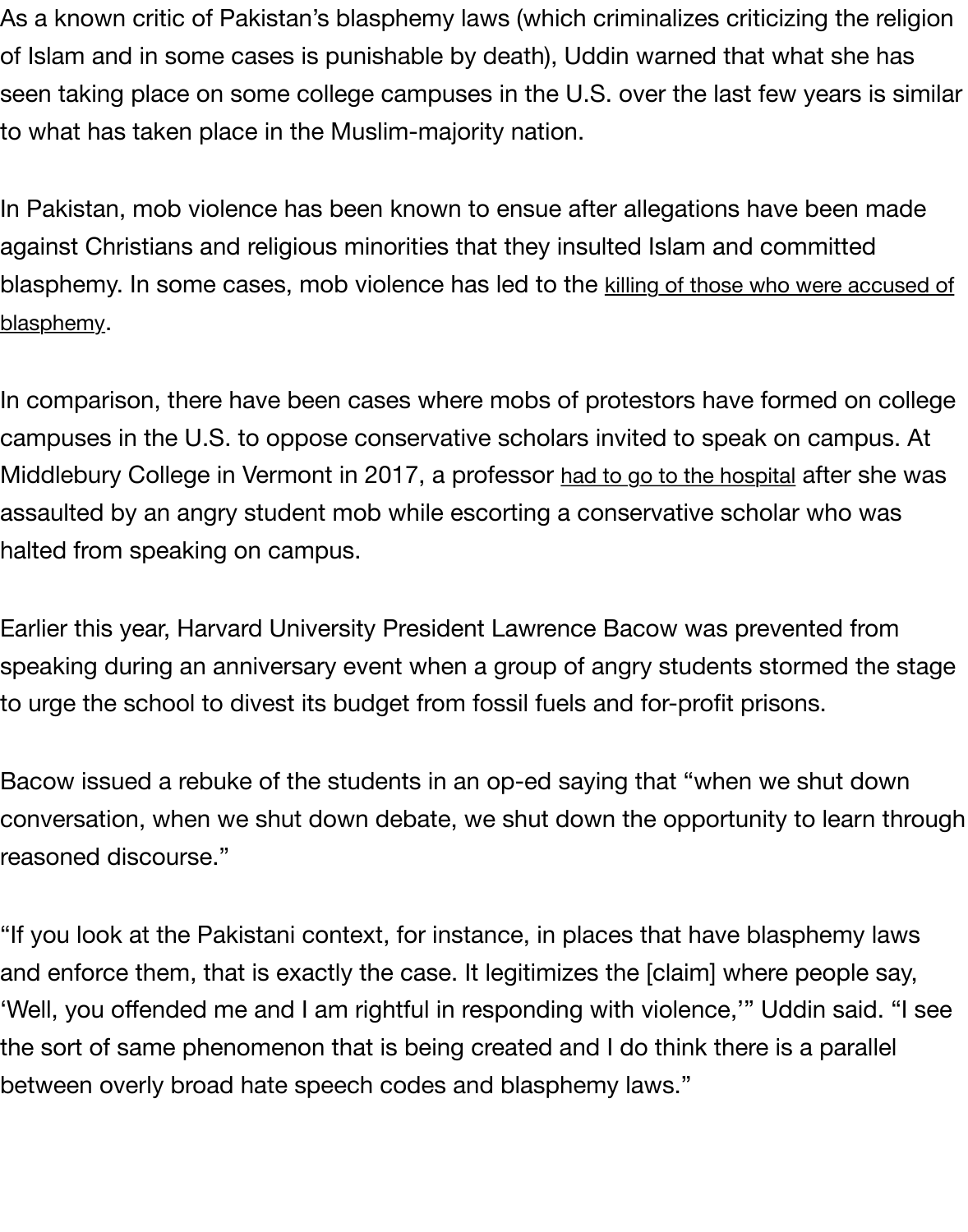["We are seeing some inroads that way," Parshall said.](https://www.thefire.org/get-involved/student-network/take-action/adopting-the-chicago-statement/) 

In an interview with The Christian Post following the panel, Uddin clarified th was based on actual documented incidents where mob violence has occurre campuses. However, she did not mean to suggest that such a level of violen campus is widespread.

"I am interested in looking at that connection. To me, it is interesting having r Jonathan Haidt's book that he wrote with Greg Lukianoff, *The Coddling of the American Mind*, and the way they connected it to symptoms of depression and the way coddling creates that type of context," she explained.

"What are the social-psychological effects of this overprotection? As someb openly critical blasphemy laws from a legal policy perspective but also from perspective of what it does to people and what type of actions and behavior am coming at it from that place of concern as opposed to trying to paint ped unruly."

She warned that the more colleges enact such policies, the more it "crystaliz person's right to not be offended.

"It is sort of like if you don't get offended, you don't build up these necessary defenses to live in a world that is offensive," she stressed.

Uddin is the author of the recently released book *When Islam Is Not a Religion: I* America's Fight for Religious Freedom. The book examines religious freedom ma the lens of attacks against Muslims but also examines religious freedom issu other religions.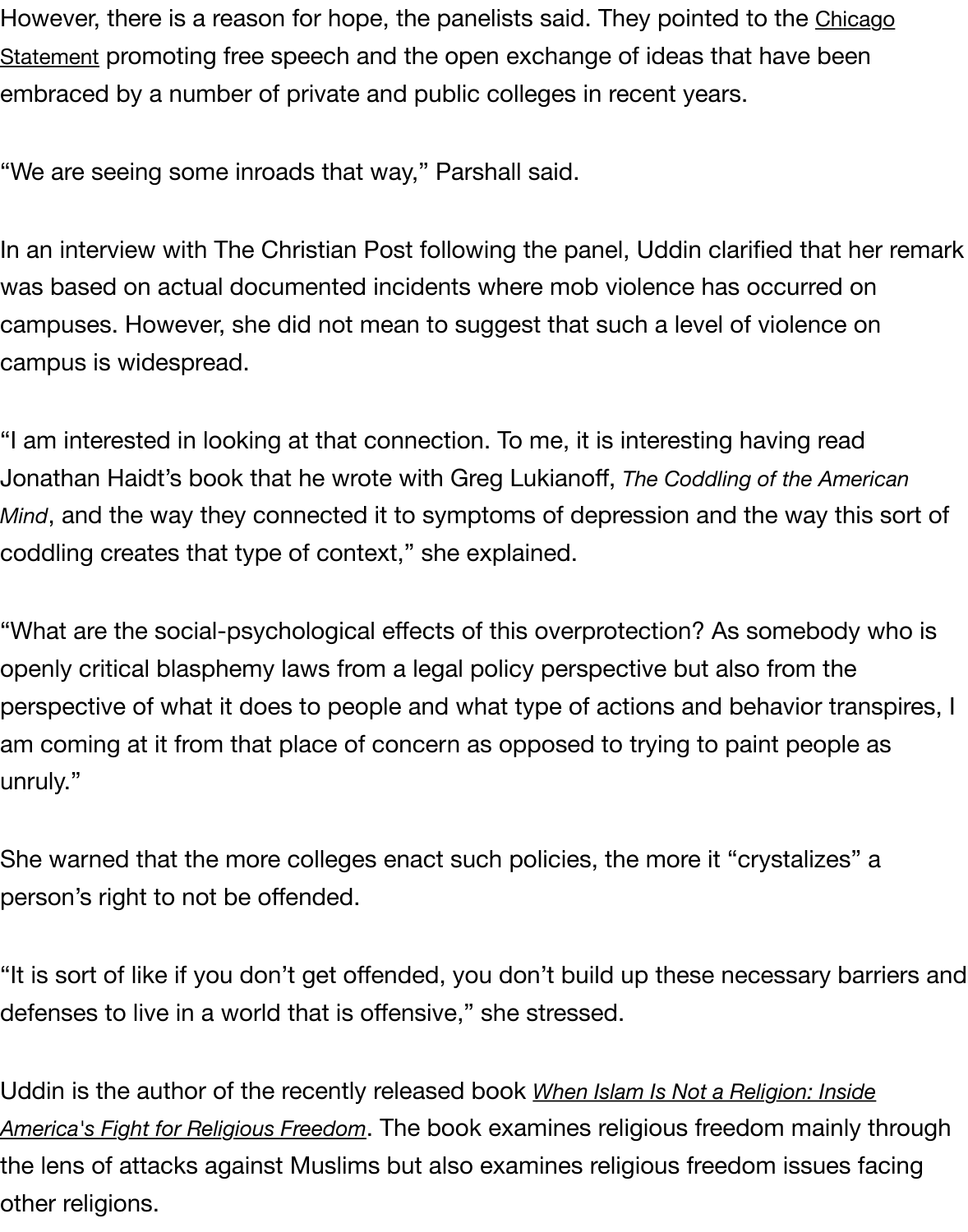$\degree$  i nere is fear. A lot of conservatives, unfortunately, perpetuate that if we give freedom, they will take over the U.S. On the flip side, that is what the liberals conservatives: 'If we give Christians these rights than they are just going to in Christians state," she said. "It's a fear of Christian nationalism. It is the same think that that one version of the argument is ridiculous, they should also thir other version is ridiculous."

Polls have shown that some Republicans have troubling views when it come freedom for Islam in the U.S. In 2015, only 49 percent of Republicans question Public Policy Polling survey said they think Islam should be "legal" in the Unit while 30 percent said Islam shouldn't be legal and 21 percent said they were.

In a number of cases nationwide, there has been pushback over plans to build r Muslim communities [have f](https://www.publicpolicypolling.com/polls/trump-still-leads-iowa-clinton-in-good-shape/#more)aced efforts to block or deny zoning permits for d

"We are now living in a country where a few years ago, there was a poll where of Republicans said they were not sure that Islam should be legal in America houses of worship, particularly mosques are routinely denied permission for construction," Waldman, a former Newsweek correspondent and founder of America, said.

"These are attacks on religious freedom on such a more fundamental level.. going to fight for the rights of people to have headscarves in the workplace or to not to participate in a same-sex wedding if they don't want to, we should times harder for basic religious freedom rights that are now in danger."